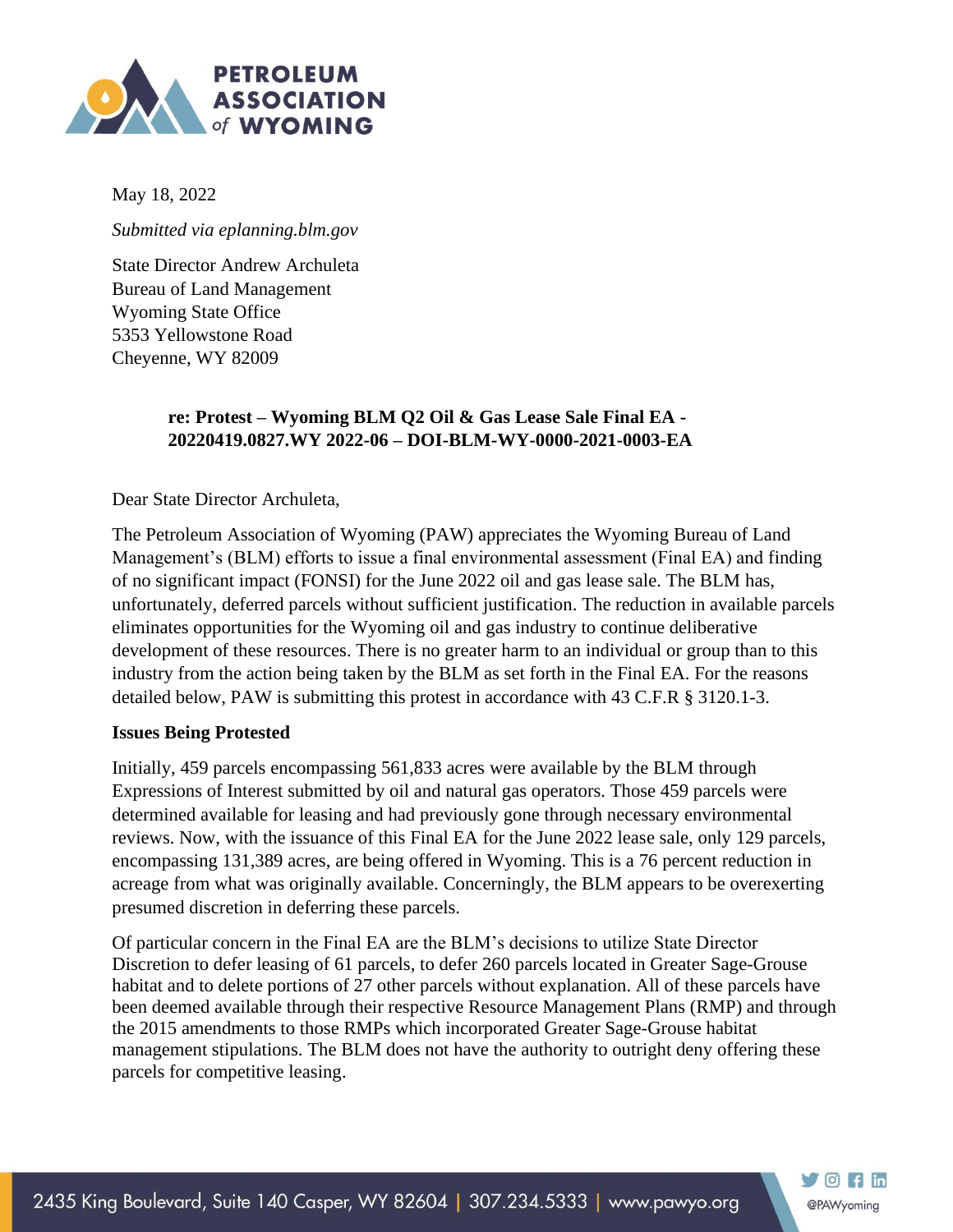The additional item on which PAW has concerns is the BLM's lack of inclusion of social benefits of domestically-produced oil and natural gas, or more specifically, development of those resources on public lands. Failure to incorporate this information into the Final EA intentionally skews upward the social cost of greenhouse gases, when in fact PAW believes a full analysis of this information would result in a net benefit to society.

### **State Direct Discretion**

30 U.S Code § 226(b)(1)(A), which is titled "*Lands within known geologic structure of a producing oil or gas field; lands within special tar sand areas; competitive bidding; royalties*", states:

• [a] lands to be leased which are not subject to leasing under paragraphs (2) and (3) of this subsection *shall be leased* as provided in this paragraph to the highest responsible qualified bidder by competitive bidding. (emphasis added)

The Code of Federal Regulations (CFR) implementing this section of U.S. Code effectuates Congress' directive by stating<sup>1</sup>:

• All lands available for leasing *shall* be offered for competitive bidding under this subpart. (emphasis added)

Of those lands which are available for lease, *§ 3120.3–5 Parcels receiving nominations* states:

• Parcels which receive nominations *shall* be included in a Notice of Competitive Lease Sale. The Notice shall indicate which parcels received multiple nominations in response to a List of Lands Available for Competitive Nominations[.] (emphasis added)

Lastly, determining which lands are and are not available for leasing on federal lands is guided by the provisions of the Federal Land Policy and Management Act<sup>2</sup>. As the BLM states in the Final EA:

• "The decision as to which public lands and minerals are open for leasing and what leasing stipulations may be necessary is made during the BLM's land use planning process in accordance with the Federal Land Policy and Management Act of 1976 (FLPMA)."

Oil and gas leasing protocols within the Mineral leasing Act (encapsulated in U.S.C 30 § 226 and underlying CFR) require that federal lands be available for oil and gas leasing. FLPMA is the vehicle that determines which lands are and are not available and is accomplished during the development of a RMP (i.e., the "land use planning process"). Those lands determined to be available within an RMP are placed on the "List of Lands Available for Competitive Nominations." Then, when a nomination to lease a parcel is made, through an Expression of Interest or other avenue, the BLM is obligated to put that parcel up for competitive bid during a mandatory quarterly lease sale. The BLM's discretion is severely limited after an RMP-

<sup>1</sup> 43 CFR Subpart 3120-Competitve Leases

<sup>&</sup>lt;sup>2</sup> 43 U.S.C. § 1712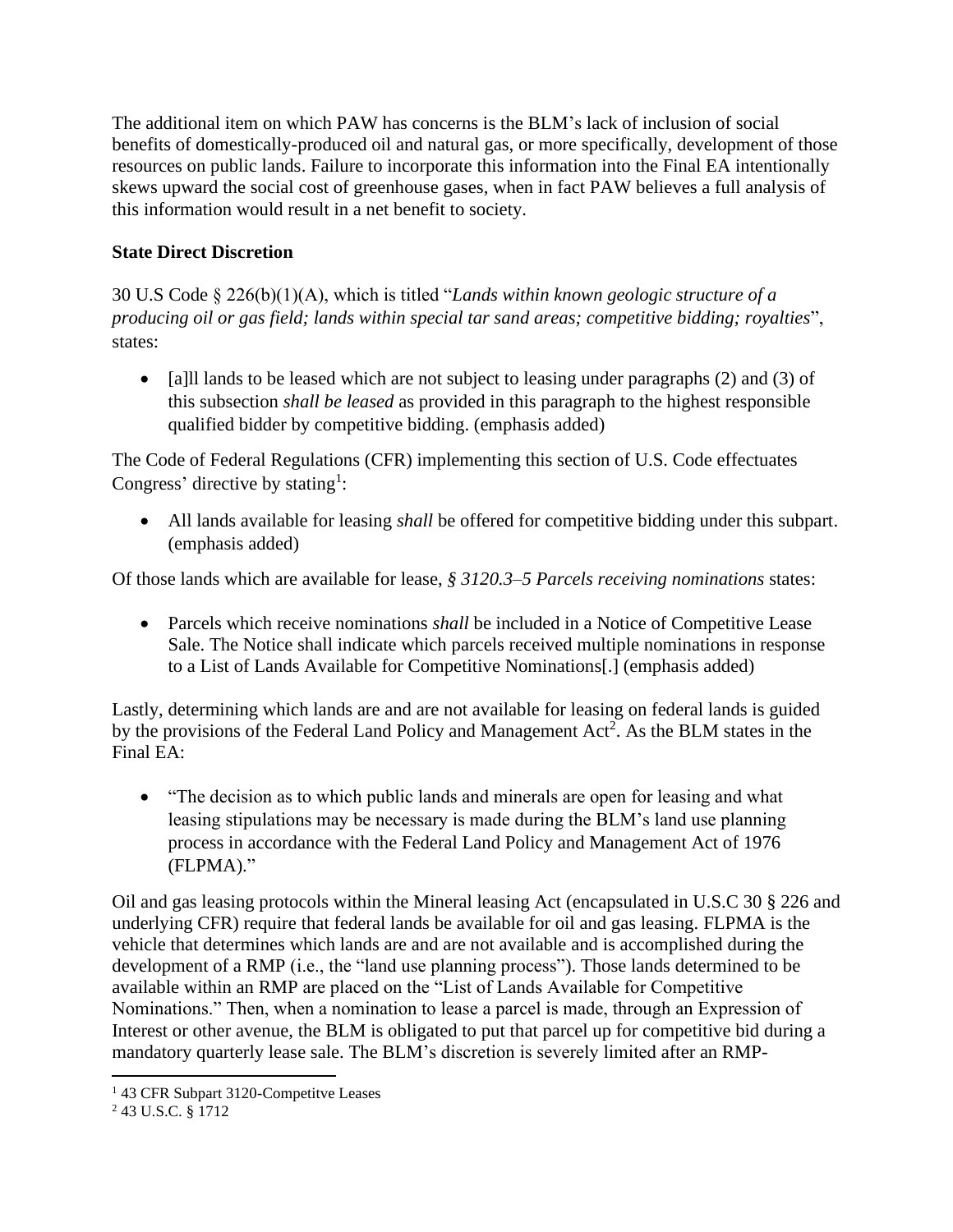designation is made to change a designation, except through a successive amendment or revision to that RMP. Appropriate stipulations may be applied to a parcel, but the BLM cannot outright deny a parcel being available for competitive bid.

Upon issuance of this Final EA, the BLM has utilized State Director Discretion to defer 61 parcels. The BLM goes against all the aforementioned laws and regulations requiring these parcels to be offered for lease, points to no other authority granting such discretion and provides little reason as to why these parcels were deferred, except to describe them as "low potential" for oil and gas reserves. Many of the parcels deferred based on "low potential" are adjacent to or surrounded by existing leases, some of which appear to be held by production, as well as significant existing oil and gas production and infrastructure. Regardless of the estimated potential to economically develop these parcels, they are still listed as available for leasing and must be available for competitive bidding.

There is compelling reason to believe many of the parcels deferred due to this reason may have economic reserves of oil and natural gas. For example, Table 6.3, *State Director Discretionary Deferrals<sup>3</sup>* , delineates many parcels, including WY-2022-06-0869 and WY-2022-06-0946, that are being deferred due to their estimated reserve potential. However, active wells exist either on the nominated deferred parcel itself or literally within feet of the deferred parcels. This indicates that the parcels which have been nominated do have economic reserves and render the State Director's decision to defer them unsubstantiated. The Wyoming Reservoir Information Tool<sup>4</sup>, cross-referenced with township and range information found in the Final  $EA<sup>5</sup>$ , shows that well API No. 49-005-28296 is within WY-2022-06-0946. The well was spud in 1985 and has since produced 2,070,561 barrels of oil. Four other wells on that parcel, spud the same year, have collectively produced 5,515,732 barrels of oil.

In the draft EA, there was scant mention of State Director Discretion. There was certainly no indication the State Director was contemplating deferring a number of leases according to this unsubstantiated authority. It was for this reason that PAW could not have contemplated commenting on the unreasonableness of deferring these 61 parcels, when they were in fact eligible, nominated and available for leasing. The BLM's dramatic change in course here goes against the provisions of the Administrative Procedures Act.

It appears the Director has also used his discretion to delete portions of 27 other parcels. At Table 2.2 on page 18 of the Final EA and the subsequent paragraph, the BLM uses one sentence to acknowledge it is deleting five whole parcels due to their absence in the National Fluid Lease Sale System. Those five parcels collectively encompass 1,081 acres. However, Table 2.2 also shows that the BLM is deleting portions of 27 other parcels, collectively amounting to 14,932 acres. The BLM offers no explanation for why certain acreage in these parcels is unfit for leasing and other acreage is suitable.

<sup>&</sup>lt;sup>3</sup> Final EA, page 239

<sup>4</sup> www.eori.wygisc.org

 $<sup>5</sup>$  Final EA, page 143</sup>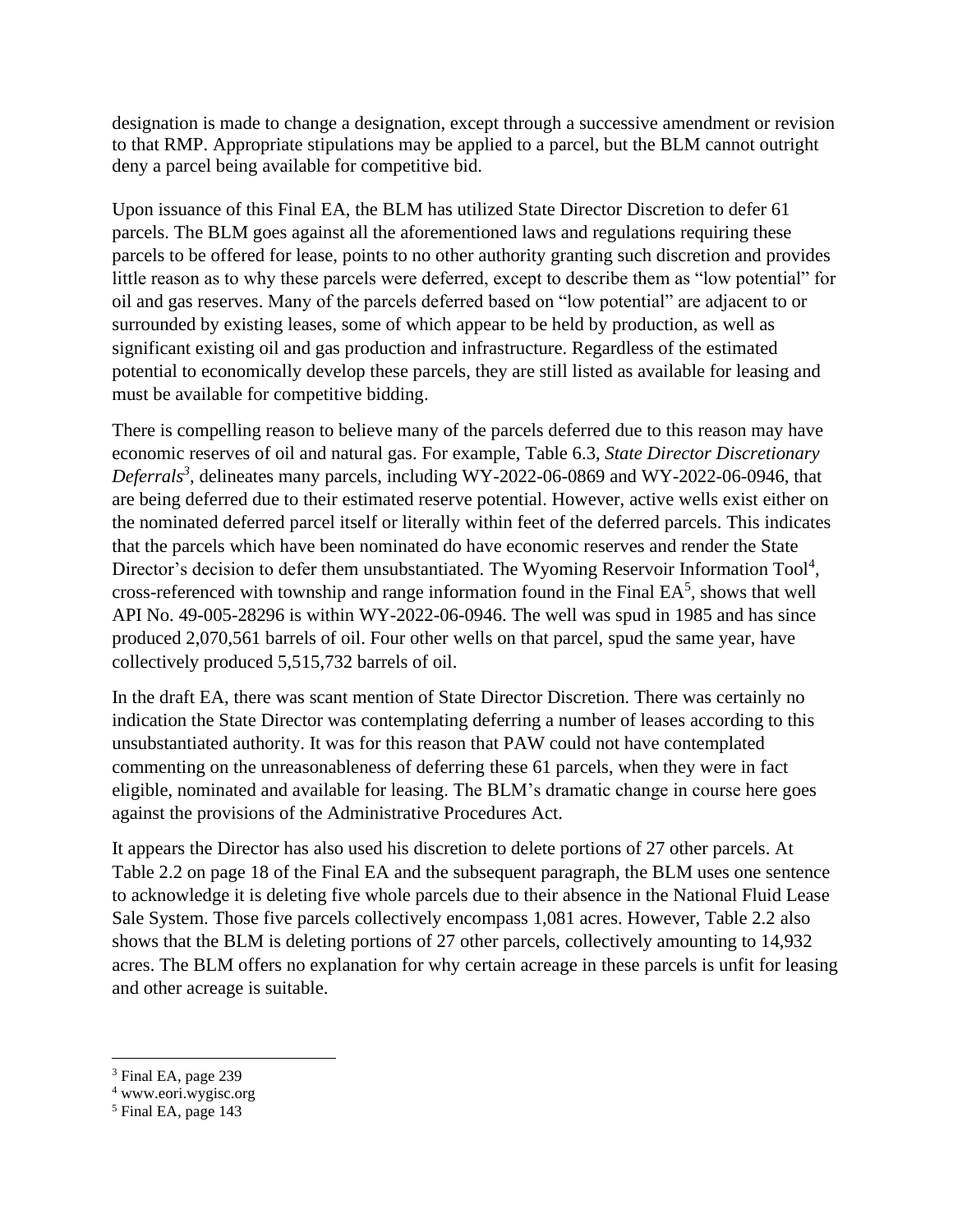The 61 parcels can be found in the BLM's Final EA for this lease sale, at Table 6.3 State Director Discretionary Deferrals<sup>6</sup> and the 27 parcels partially deleted can be found on Table  $2.2<sup>7</sup>$ .

#### **Greater Sage-Grouse**

PAW did comment on the draft EA regarding the BLM's proposal to defer 260 parcels due to their location wholly or partially within Priority Habitat Management Areas (PHMA) for Greater Sage-Grouse (GSG). The BLM has still not sufficiently justified why it is not adhering to the RMPs currently in effect and the GSG leasing prioritization associated with those RMPs. The fact that the BLM has initiated a process to again revise the 2015 RMPs carries no legal weight for not adhering to the RMPs currently in effect.

The 2015 RMP amendments allow for leasing in PHMA and other GSG habitat. This is afforded because successive protections are in place to ensure the stability of GSG habitat. Federal leases within habitat areas are issued with stipulations requiring operators to implement specific measures that reduce impacts on GSG populations and their habitat. Those measures are developed during the project-level NEPA analysis, as well as the Application for Permit to Drill (APD) on-site and environmental review process. Similar reviews occur at the state level when an operator is obtaining a concurrent state APD. In PHMA or analogous core habitat areas, specific disturbance thresholds cannot be exceeded and operators must adhere to specific stipulations regarding distance, timing of activities, and restoration activities to reestablish disturbed habitat.

Since implementation of this coordinated framework, APDs have rarely been denied by either the BLM or the state of Wyoming because they were in PHMA. By deferring parcels within PHMAs, PAW is very concerned BLM may be attempting to completely cease development from new leases in PHMAs, an action not supported by data or established regulatory regimes. In addition, the deferral of leases in PHMAs may limit operators' ability to develop existing leases. In some cases, operators require additional federal parcels to sufficiently lease up a proposed unit such that planned wells can effectively penetrate ample resources within the unit and become economically feasible. The BLM also has a statutory responsibility to lease parcels that may be subject to drainage.

The BLM is also making this decision to defer these leases without considering pertinent facts on the ground about oil and gas' diminishing impact on surface lands. Due to the incredible evolution of technology, more development is occurring using horizontal drilling. Additionally, multiple wells are often drilled on the same well pad and now extend laterally two miles or more. Looking at data in Wyoming, from 2000-2004 there were 3,828 wells spud on average per year. The average annual barrels of oil equivalent (BOE) production during that same time period was 343,758,843. During this time, a vast majority of the wells drilled were vertical. Fast-forward to the 2017-2021 timeframe, the average annual number of wells spud was 546, while annual average production was 357,187,018 BOE. During that roughly 20-year period, production ticked up just a bit while the number of wells spud decreased by 85 percent. That reflects

6

https://eplanning.blm.gov/public\_projects/2015621/200495701/20057788/250063970/20220419.0827.WY%202022 -06%20Lease%20Sale%20EA.v2.pdf

<sup>7</sup> Final EA, page 18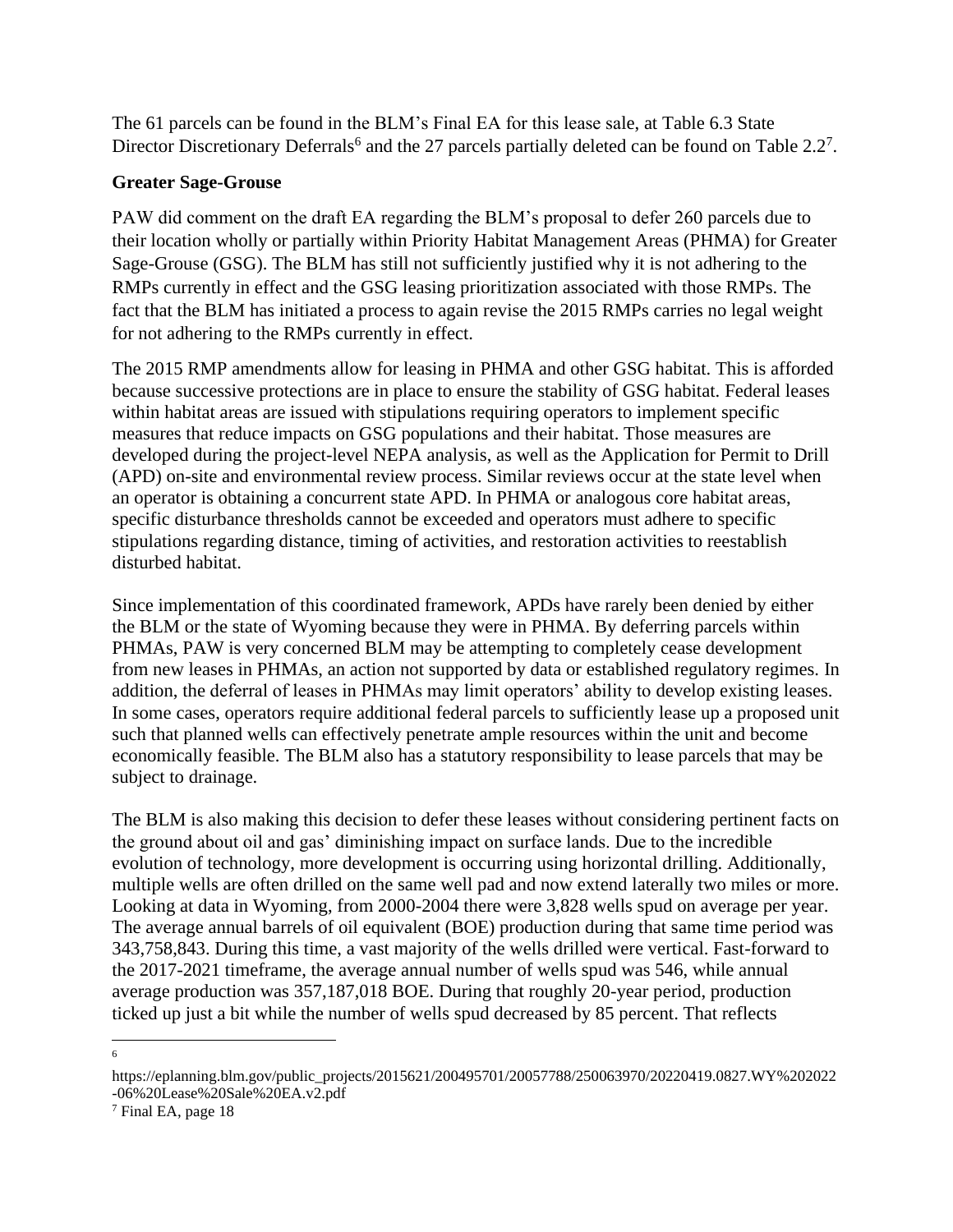significant reduction in surface disturbance from oil and gas activities. The BLM should acknowledge this astounding progress in its leasing program.

The specific parcels in question can be found in the BLM's Final EA for this lease sale, at Table 3.27 titled "PHMA parcel evaluation and recommendation<sup>8</sup>."

### **Social Cost of Greenhouse Gases**

PAW supports the BLM's finding of no significant impact for this lease sale. However, PAW strongly believes the BLM would have come to the same conclusion if all of the original 459 parcels were approved. This belief is supported by the fact that, if the BLM had appropriately accounted for the social benefits of domestically produced hydrocarbons, the benefits would have largely or entirely offset the costs.

Domestically produced oil and natural gas have myriad tangible benefits to our nation, including significant domestic economic activity and reductions in OPEC+'s influence on commodity prices. Domestically produced oil and gas are also not subject to certain supply chain vulnerabilities prevalent with other energy sources, primarily alternative resources like wind and solar. The U.S. is over reliant on China for rare earth minerals, effecting the availability and prices of wind and solar products. Similarly, the U.S. is over reliant on many adversarial nations regarding our supply of uranium. At any point, any nation providing these raw materials could put a quota or ban on exports to the U.S., severely hindering our national security and the health and wellbeing of our citizens. If these considerations had been included, the estimated net cost from oil and gas development on federal lands would reduce drastically, likely resulting in a net benefit to society.

## **Conclusion**

The Final EA proposes to defer many parcels that should be offered for lease, including parcels within existing oil and natural gas units and producing fields. Deferral is not supported by the administrative record or the governing RMPs. The decision to defer these parcels was based on State Director Discretion and a new prioritization process for parcels within GSG habitat. These deferrals are arbitrary and capricious under the Administrative Procedures Act. The governing RMPs designated these lands as open for oil and natural gas development. The BLM's Final EA is in violation of the Federal Land Policy and Management Act.

The BLM has not initiated the public process needed to hold a 2022 third quarter lease sale. PAW urges the BLM to reconsider the deferrals in this Q2 lease sale and offer those parcels for competitive bid at the Q3 2022 lease sale. The BLM can incorporate the analysis that has already been fully completed for the deferred parcels into a new EA. This can be finalized in time to comply with the statutory mandate to hold a lease sale in each quarter when parcels are available.

8

https://eplanning.blm.gov/public\_projects/2015621/200495701/20057788/250063970/20220419.0827.WY%202022 -06%20Lease%20Sale%20EA.v2.pdf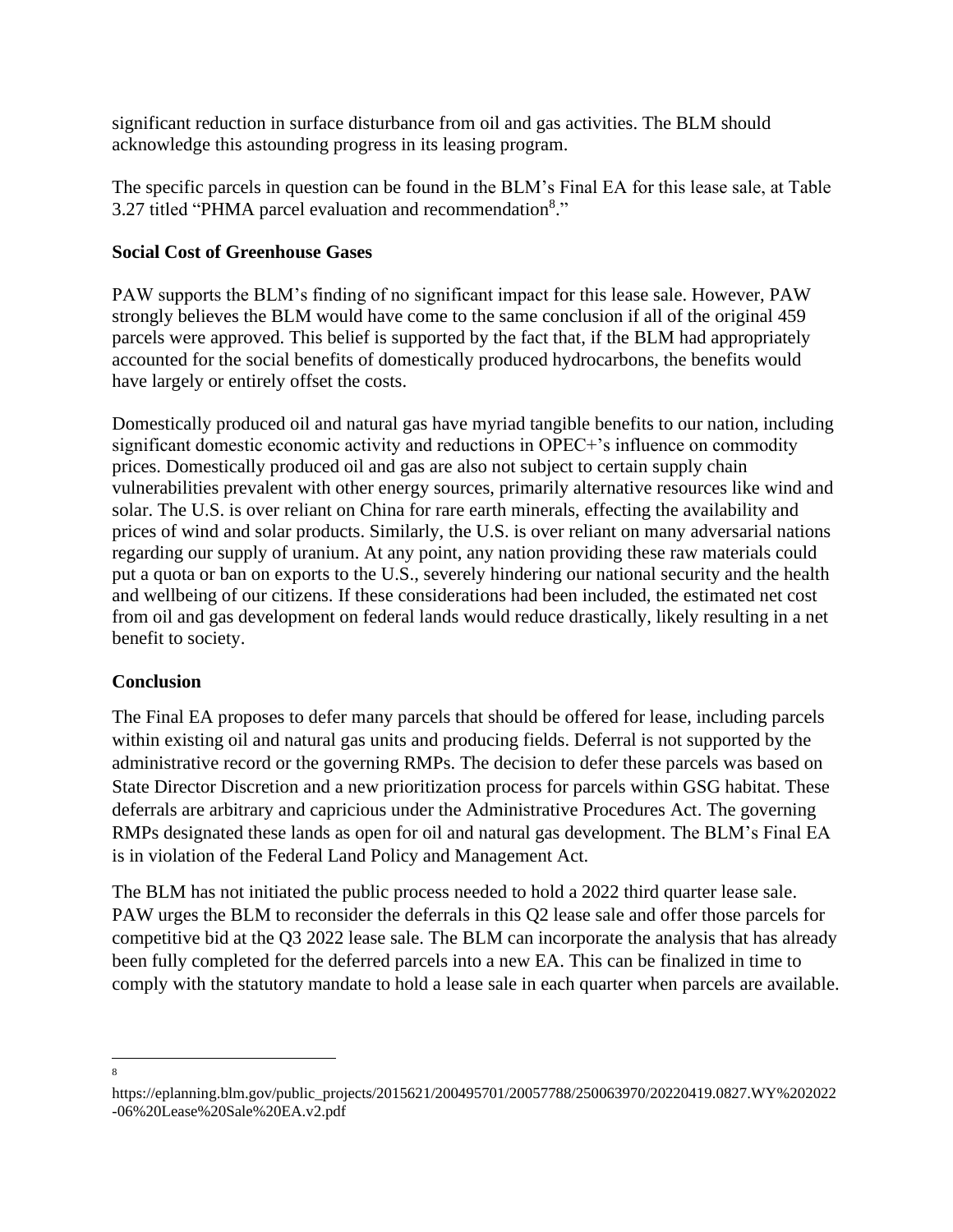The solution outlined above ensures BLM Wyoming's lease sale schedule complies with all applicable laws and regulations.

PAW appreciates the work and efforts of the Wyoming BLM staff. Employees of the Wyoming BLM are residents of this state, as are those who work in the oil and gas patch, and each are dedicated to the long-term success of Wyoming. The oil and gas industry is the largest economic engine in the state of Wyoming and provides invaluable revenues for state and local government functions and supports the livelihoods of thousands. At a time when domestic oil and gas is needed more than ever and can be developed on lands carrying the highest level of environmental stewardship, PAW implores the Wyoming BLM to take the aforementioned actions and make these parcels available at the Q3 lease sale.

Attachment 1, for your records, are the comments submitted by PAW on the Draft EA.

Sincerely,

J. Pete Obermueller President Petroleum Association of Wyoming 2435 King Boulevard, Suite 140 Casper, WY 82604 (307) 234-5333 pete@pawyo.org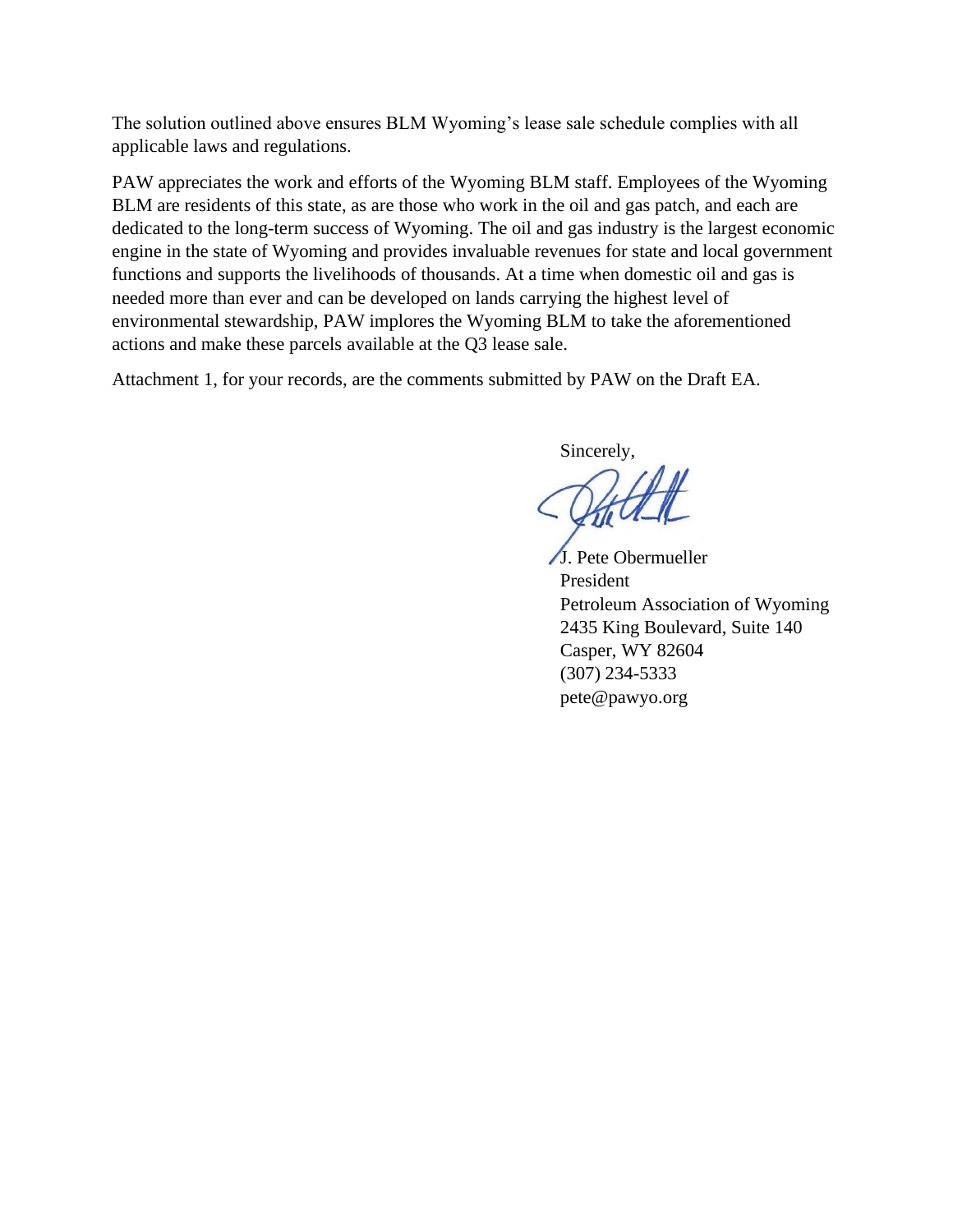# **Attachment 1 – PAW Comments on the draft EA – Oil & Gas Lease Sale**

December 10, 2021

*Submitted via [www.eplanning.blm.gov](http://www.eplanning.blm.gov/)*

Kim Liebhauser Acting State Director Wyoming Bureau of Land Management 5353 Yellowstone Road Cheyenne, WY 82009

### **re: Wyoming Q1 Oil & Gas Lease Sale and associated Draft Environmental Assessment – DOI-BLM-WY-0000-2021-0003-EA**

Dear Acting State Director Liebhauser,

The Petroleum Association of Wyoming (PAW) is the voice of the oil and gas industry in Wyoming and is dedicated to Wyoming's success and to limitless economic opportunities for her people. PAW has a long, successful working relationship with the Wyoming Bureau of Land Management. PAW represents companies that produce over ninety percent of the oil and natural gas in the state of Wyoming. Due to the prevalence of federal lands and mineral estate in Wyoming, the State produces the most natural gas, and second most oil, from federal lands in the nation. For years, PAW and the Wyoming BLM have successfully coordinated efforts to find a common approach to develop these resources. Advancing our collective interests in that manner has effectuated years of strong economic activity and environmental stewardship in Wyoming. In continuance of that approach, PAW submits the following comments regarding the BLM's draft environmental assessment (EA) for the upcoming Q1 2022 oil and gas lease sale.

Calendar Year 2021 will mark the first year in recent memory in which the Wyoming BLM failed to hold an oil and gas lease sale. Following the recent preliminary injunction<sup>9</sup> restricting the BLM from forgoing lease sales, PAW was encouraged that lease sales and development plans would quickly return. The 459 parcels under consideration have already undergone extensive environmental reviews, were designated as appropriate to lease in applicable Resource Management Plans and were also subject to subsequent leasing EAs.

In an about face, on November 1, the BLM issued its lease notice proposal to offer 195 parcels and a corresponding significant reduction in leased area, while removing the remaining 264 leases from consideration primarily due to their location in Greater-Sage Grouse Priority Habitat Management Areas (PHMA), the federal equivalent of Wyoming's core area designation. The BLM states in the draft EA:

<sup>9</sup> State of Louisiana, et al v. Joseph R. Biden, et al., Case No. 2:21-CV-00778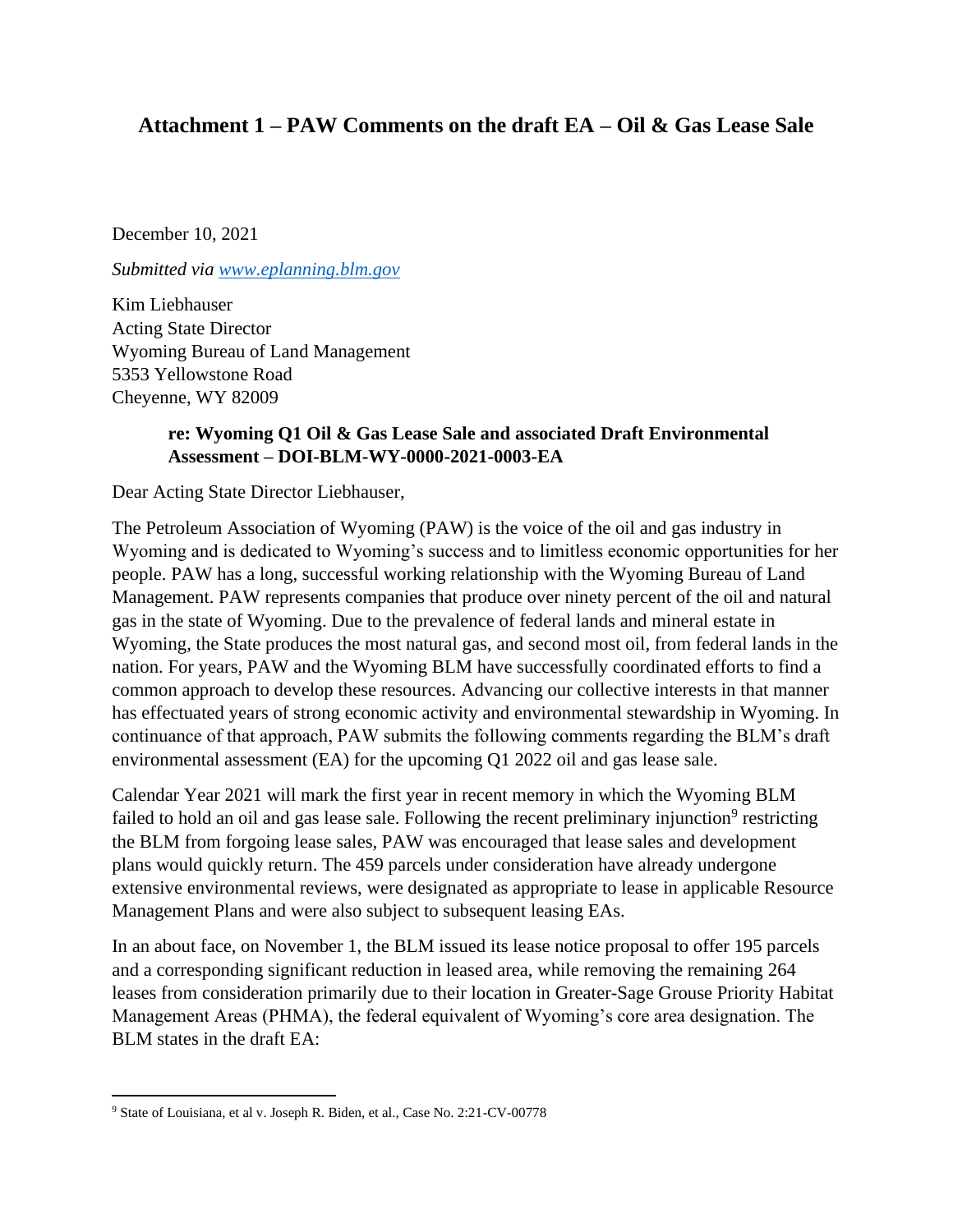*"The decision as to which public lands and minerals are open for leasing and what leasing stipulations may be necessary is made during the BLM's land use planning process in accordance with the Federal Land Policy and Management Act of 1976 (FLPMA) [43 U.S.C. § 1712]"*

The decision to not offer these lands for lease is counter to the RMPs that designated these lands as available for leasing, which represents BLM's land use planning process and underpins its decision-making authority under FLPMA. The BLM did not provide sufficient justification for deferring those 264 parcels from consideration for leasing.

### **Greater Sage-Grouse**

For the better part of two decades, the oil and gas industry, the state of Wyoming and other interests have made revolutionary steps in developing a framework to protect and restore sage brush habitat. This work culminated in 2015 with RMP amendments incorporating that framework and the concurrent decision by the U.S. Fish & Wildlife Service that the Greater Sage-Grouse does not warrant listing under the Endangered Species Act. The RMPs incorporated Wyoming's Sage Grouse Executive Order, ensuring consistent implementation of the strategy across all land surfaces in the state. That effort also recognized that conservation of habitat and activities important to the State's economy are not mutually exclusive.

The BLM states that, due to ongoing litigation, a new prioritization strategy within sage grouse habitat needed to be developed and is incorporated into this draft EA. PAW believes the BLM has not provided sufficient justification regarding why PHMAs are now considered unfit for leasing, an action counter to the determinations made in the RMPs and inconsistent with Wyoming's Sage Grouse Executive Order. More complicating is that several of the leases proposed for deferral due to PHMA include large tracts of land not in PHMA. Deferring the entire lease, even if just a portion occurs within PHMA, from the sale significantly reduces the amount of acreage available under the Modified Proposed Alternative. The BLM did not provide information as to why the non-PHMA acreage is unavailable.

The information outlined in Table 3.27 reasonably justifies the deferral of only 24 lease parcels consistent with the 2015 RMP lease prioritization process. The BLM has gone far beyond this by proposing to defer all parcels that are in PHMA habitat and within four miles of a lek. These criteria are inconsistent with both the RMP amendments and the Wyoming Sage Grouse Executive Order, which are designed to protect sage brush habitat, the species and allow reasonable opportunities for development. It would be detrimental for the BLM to bifurcate these interrelated habitat management practices.

The act of leasing has no effect on the underlying lands. Federal leases within habitat areas are issued with a stipulation requiring operators to implement specific measures to reduce impacts on Greater Sage-Grouse populations and their habitat. Those measures are developed during the project-level NEPA analysis as well as the Application for Permit to Drill (APD) on-site and environmental review process. Similar reviews occur at the state level when an operator is obtaining a concurrent state APD. In PHMA or core habitat areas, specific disturbance thresholds cannot be exceeded and operators must adhere to specific stipulations regarding distance, timing of activities, and restoration activities to reestablish disturbed habitat. Since implementation of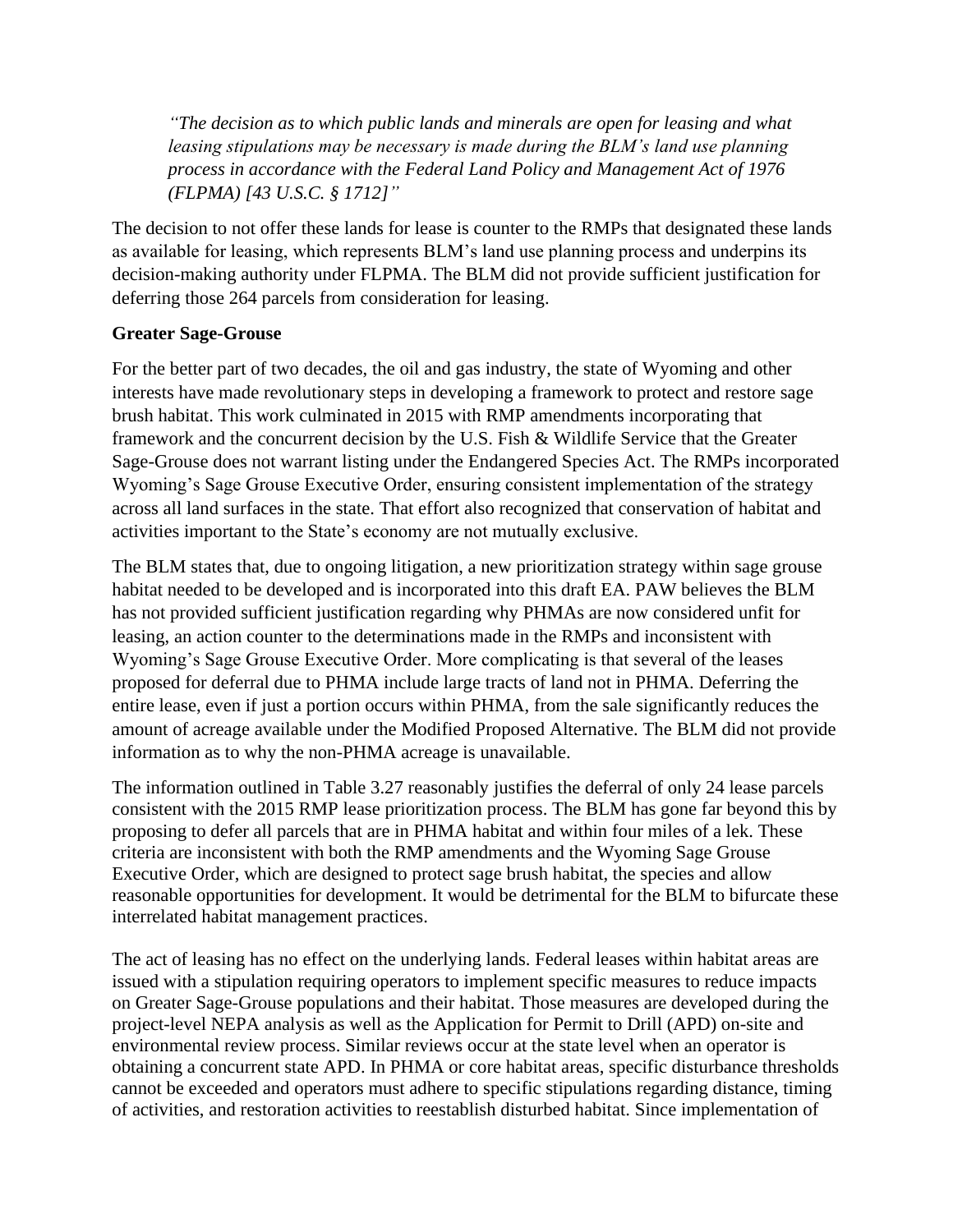this coordinated framework, APDs have rarely been denied because they are in PHMA. By continuing to defer parcels within PHMAs, PAW is very concerned BLM may be attempting to completely cease development from new leases in PHMAs issued under this and future lease sales, an action not supported by data or established regulatory regimes.

PAW has long supported the collaborative efforts to create the strategic framework in place for Greater Sage-Grouse. As noted, it helped result in a not warranted determination from the USFWS in 2015, meaning the State of Wyoming has retained jurisdictional authority over management of the species. The BLM should defer to the state of Wyoming and stay consistent with the existing RMPs which incorporate the appropriate balance between protection and development.

### **Greenhouse Gas Emissions Analysis**

PAW is concerned the BLM has not provided a fully transparent, balanced greenhouse gas (GHG) analysis or commentary on how the analysis will be factored into successive decisionmaking. PAW had difficulty determining how the BLM developed their estimates for the social costs of estimated GHG emissions (SC-GHG). From the information provided in the draft EA, we are not able to follow the BLM's calculations to recreate similar results. We ask that the BLM provide more information about the data underlying its analysis.

PAW provided comments to the Office of Management and Budget earlier this year regarding our concerns about the reliability of the models used to estimate the SC-GHG. The models are easily manipulated to generate any cost one wants to justify for political means. As it relates to the analysis provided in this draft EA, the Modified Proposed Alternative shows a SC-GHG of \$357 million at a five percent discount rate, but also shows a SC-GHG of \$4.1 billion at the 95<sup>th</sup> percentile value. That is an increase by over a factor of ten. This is an incredible range through which to determine effects.

Further, if the BLM were to consider the modeled effects only within the U.S. instead of global (as is done with nearly every rulemaking and regulation promulgated by the federal government), that would decrease the estimated SC-GHG by a factor of ten. That would bound the low end of the estimated effects at \$36 million. PAW is concerned about decision-making based on models which cannot reasonably gauge a realistic outcome and urges the BLM to not utilize an ambiguous and unreliable model to make decisions on the ground.

Further, the BLM does not include any analysis of the social benefit derived from the availability of affordable, reliable resources. Domestically produced oil and natural gas have tangible myriad benefits to our nation, including significant domestic economic activity and reductions in OPEC+'s influence on commodity prices. Domestically produced oil and gas are also not subject to certain supply chain vulnerabilities prevalent with other energy sources, primarily alternative resources like wind and solar. The U.S. is over reliant on China for rare earth minerals, effecting the availability and prices of wind and solar products. Similarly, the U.S. is over reliant on many adversarial nations regarding our supply of uranium. At any point, any nation providing these raw materials could put a quota on exports to the U.S., severely hindering our national security and the health and wellbeing of our citizens. These considerations have not been factored into the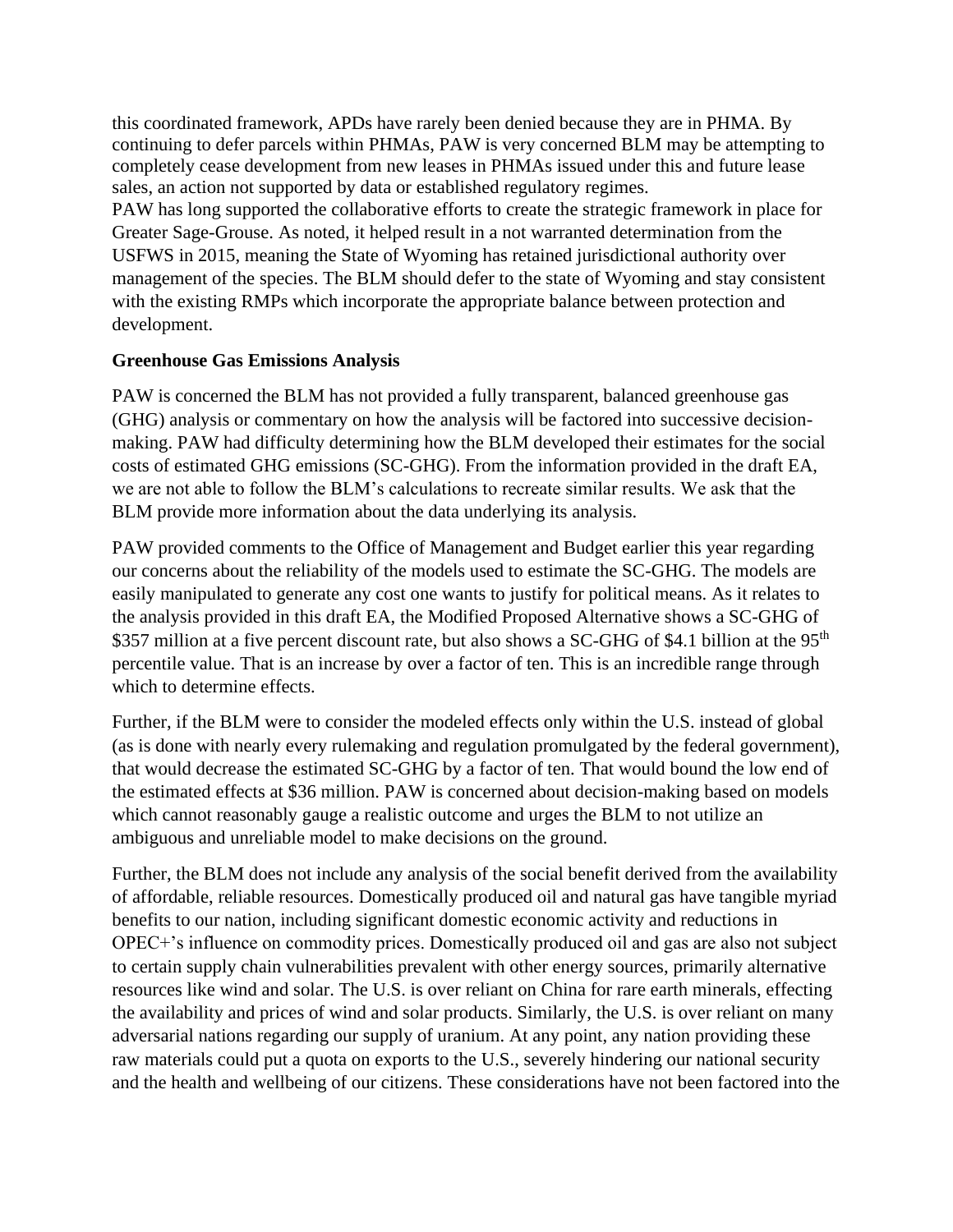BLM's analysis of greenhouse gases and has the effect of tipping the scale in favor of the Administration's policies.

The BLM fails to consider the strong potential of increased GHG emissions generated from selecting either the No Action or Modified Proposed Action. By selecting anything but the Proposed Action, the BLM is limiting oil and gas development on federal lands and pushing development to other places, including foreign adversaries with limited or no environmental considerations. As PAW has argued in the past, oil and gas development on federal lands comes tied with the strongest environmental requirements of any development globally. Operators must install equipment to capture volatile organic compounds, which in turn capture methane. These operators continue to implement innovative techniques to reduce venting and flaring, many of which were piloted and executed while developing federal minerals in Wyoming. The BLM conditions approvals with best management practices which further limit emissions. Many states, including Wyoming, have limits or restrictions on the amount of methane that can be flared or vented, requirements which also affix to federal lands. Operators operate under stringent requirements for reclamation, which once in place, not only bring back habitat for numerous flora and fauna but also acts as a natural carbon sink.

The same is true of environmental justice considerations. Access to affordable energy, domestically and sustainably produced, is the best way to ensure that our communities can thrive. Increasing global GHG and other emissions by limiting development on federal lands is not a solution to environmental justice mistakes of the past.

The last concern regarding the SC-GHG analysis is the lack of clarity on how the BLM intends to use this analysis going forward. The BLM states that the act of leasing lands does not create GHG emissions – PAW agrees. However, PAW is concerned the BLM will use the SC-GHG analysis when making individual decisions on issuance of APDs. The BLM has not provided a threshold above which it considers GHG emissions to be significant. The BLM admits the following:

*"The incremental contribution to global GHGs from a single proposed land management action cannot be accurately translated into its potential effect on global climate change or any localized effects in the area specific to the action."*

PAW believes the BLM's projections for the overall contribution of emissions from the offered leases, while likely overstated, represents an insignificant fraction of total U.S. and global GHG emissions.

PAW appreciates the opportunity to provide these comments and looks forward to engaging directly with BLM on this and future leasing EAs. We respectfully request the BLM move forward with the Proposed Alternative, which when considered through an objective lens, provides the greatest benefit. We also request that BLM make targeted changes to the draft EA per these comments, promptly issue a Finding of No Significant Impact and move forward conducting the Q1 2022 oil and gas lease sale as scheduled.